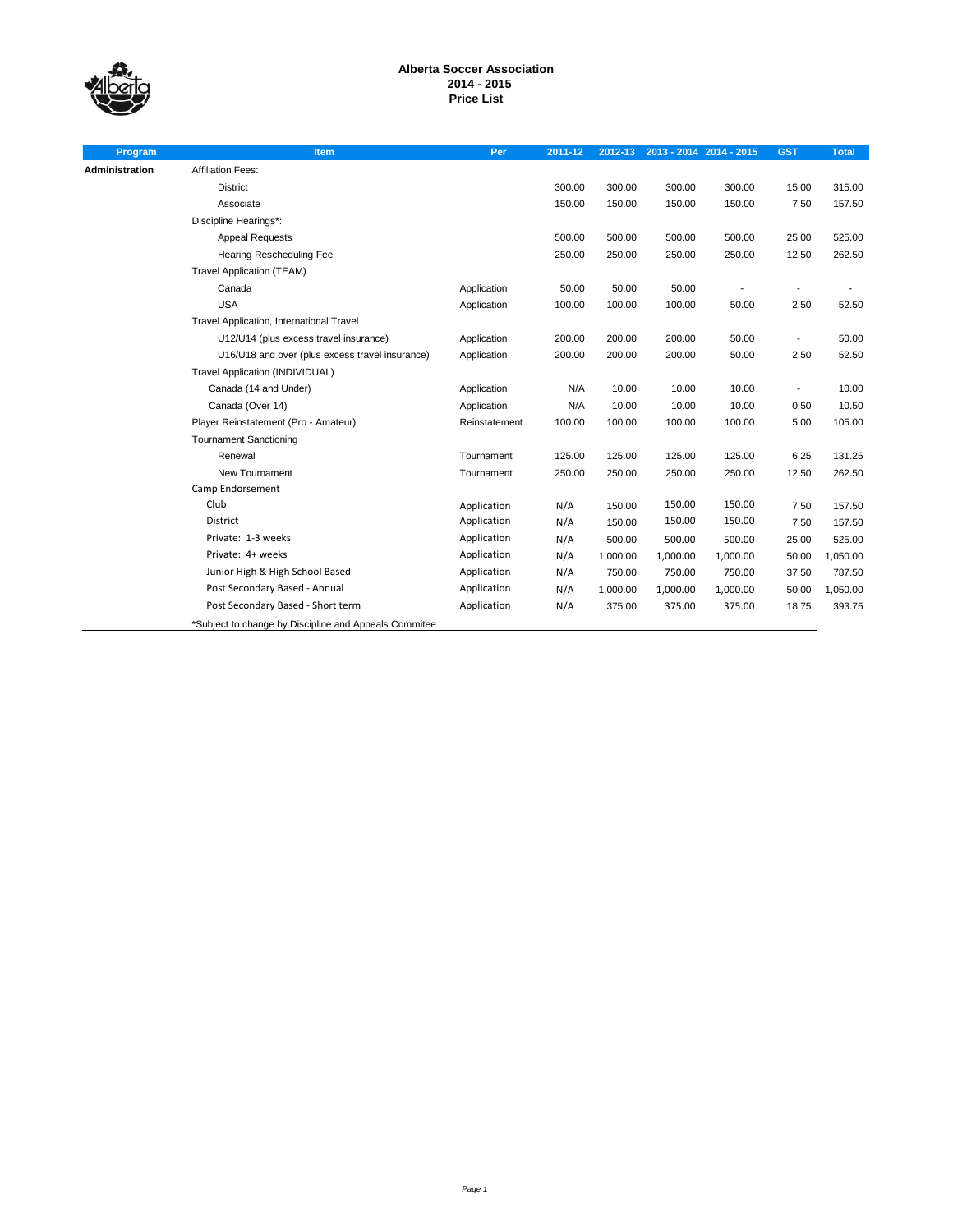**Youth** 

# **Alberta Soccer Association 2014 - 2015 Price List**

| Program | <b>Item</b>                                           | Per    | 2011-12 | 2012-13 |        | 2013 - 2014 2014 - 2015                                   | <b>GST</b>               | <b>Total</b> |
|---------|-------------------------------------------------------|--------|---------|---------|--------|-----------------------------------------------------------|--------------------------|--------------|
|         | Youth Indoor Membership*                              |        |         |         |        |                                                           |                          |              |
|         | $U-4$ to $U-8$                                        | Player | 4.00    | 4.00    | 4.00   | 4.00                                                      |                          | 4.00         |
|         | $U-10$                                                | Player | 4.00    | 4.00    | 4.00   | 4.00                                                      |                          | 4.00         |
|         | $U-12$                                                | Player | 4.00    | 4.00    | 4.00   | 4.00                                                      |                          | 4.00         |
|         | $U-14$                                                | Player | 4.00    | 4.00    | 4.00   | 4.00                                                      | $\blacksquare$           | 4.00         |
|         | $U-16$                                                | Player | 4.00    | 4.00    | 4.00   | 4.00                                                      | 0.20                     | 4.20         |
|         | $U-18$                                                | Player | 4.00    | 4.00    | 4.00   | 4.00                                                      | 0.20                     | 4.20         |
|         | *Add outdoor fee below for non outdoor players        |        |         |         |        |                                                           |                          |              |
|         | Youth Outdoor Membership                              |        |         |         |        | CSA Fee = \$10.00 per player (included in per player fee) |                          |              |
|         | U4 and U-6 Player (Including CSA Fee)                 | Player | 19.00   | 19.00   | 19.00  | 19.00                                                     |                          | 19.00        |
|         | U-8 Player (Including CSA Fee)                        | Player | 20.00   | 20.00   | 20.00  | 20.00                                                     |                          | 20.00        |
|         | U-10 Player (Including CSA Fee)                       | Player | 21.50   | 21.50   | 21.50  | 21.50                                                     | $\overline{a}$           | 21.50        |
|         | U-12 Player (Including CSA Fee)                       | Player | 22.50   | 22.50   | 22.50  | 22.50                                                     |                          | 22.50        |
|         | U-14 Player Tier I (Includling CSA Fee)               | Player | 28.50   | 28.50   | 28.50  | 28.50                                                     | $\overline{a}$           | 28.50        |
|         | U-14 Player Tier II-III (Including CSA Fee)           | Player | 26.50   | 26.50   | 26.50  | 26.50                                                     | $\overline{a}$           | 26.50        |
|         | U-14 Player Tier IV and Lower (Including CSA Fee)     | Player | 24.50   | 24.50   | 24.50  | 24.50                                                     | $\overline{\phantom{a}}$ | 24.50        |
|         | U-16 Player Tier I (Including CSA fee)                | Player | 29.50   | 29.50   | 29.50  | 29.50                                                     | 1.48                     | 30.98        |
|         | U-16 Player Tier II-III (Including CSA Fee)           | Player | 27.50   | 27.50   | 27.50  | 27.50                                                     | 1.38                     | 28.88        |
|         | U-16 Player Tier IV and Lower (Including CSA Fee)     | Player | 25.50   | 25.50   | 25.50  | 25.50                                                     | 1.28                     | 26.78        |
|         | U-18 Player Tier I (Including CSA Fee)                | Player | 30.50   | 30.50   | 30.50  | 30.50                                                     | 1.53                     | 32.03        |
|         | U-18 Player Tier II-III (Including CSA Fee)           | Player | 28.50   | 28.50   | 28.50  | 28.50                                                     | 1.43                     | 29.93        |
|         | U-18 Player Tier IV and Lower (Including CSA Fee)     | Player | 26.50   | 26.50   | 26.50  | 26.50                                                     | 1.33                     | 27.83        |
|         | Indoor Youth Provincial Declaration fee (U16 & older) | Team   | 340.00  | 340.00  | 425.00 | 425.00                                                    | 21.25                    | 446.25       |
|         | Indoor Youth Provincial Declaration fee (U14 & under) | Team   | 340.00  | 340.00  | 425.00 | 425.00                                                    |                          | 425.00       |
|         | Youth Outdoor Provincial Declaration Fee:             |        |         |         |        |                                                           |                          |              |
|         | U12 T1                                                | Team   | 300.00  | 300.00  | 425.00 | 425.00                                                    |                          | 425.00       |
|         | U12 T2                                                | Team   | 300.00  | 300.00  | 425.00 | 425.00                                                    |                          | 425.00       |
|         | U12 T3                                                | Team   | 300.00  | 300.00  | 425.00 | 425.00                                                    | $\overline{a}$           | 425.00       |
|         | U12 T4 (Both Competitions)                            | Team   | 300.00  | 300.00  | 425.00 | 425.00                                                    |                          | 425.00       |
|         | U14 T1 (Provincials leading to Nationals)             | Team   | 825.00  | 825.00  | 600.00 | 600.00                                                    | $\overline{a}$           | 600.00       |
|         | U14 T2                                                | Team   | 450.00  | 450.00  | 425.00 | 425.00                                                    |                          | 425.00       |
|         | U14 T3                                                | Team   | 450.00  | 450.00  | 425.00 | 425.00                                                    | $\overline{a}$           | 425.00       |
|         | U14 T4 (Both Competitions)                            | Team   | 450.00  | 450.00  | 425.00 | 425.00                                                    | $\blacksquare$           | 425.00       |
|         | U16 T1 (Provincials leading to Nationals)             | Team   | 825.00  | 825.00  | 600.00 | 600.00                                                    | 30.00                    | 630.00       |
|         | U16 T2                                                | Team   | 525.00  | 525.00  | 425.00 | 425.00                                                    | 21.25                    | 446.25       |
|         | U16 T3                                                | Team   | 525.00  | 525.00  | 425.00 | 425.00                                                    | 21.25                    | 446.25       |
|         | U16 T4 (Both Competitions)                            | Team   | 525.00  | 525.00  | 425.00 | 425.00                                                    | 21.25                    | 446.25       |
|         | U18 T1 (Provincials leading to Nationals)             | Team   | 825.00  | 825.00  | 600.00 | 600.00                                                    | 30.00                    | 630.00       |
|         | U18 T2                                                | Team   | 550.00  | 550.00  | 425.00 | 425.00                                                    | 21.25                    | 446.25       |
|         | U18 T3                                                | Team   | 550.00  | 550.00  | 425.00 | 425.00                                                    | 21.25                    | 446.25       |
|         | U18 T4 (Both Competitions)                            | Team   | 550.00  | 550.00  | 425.00 | 425.00                                                    | 21.25                    | 446.25       |

Due Dates:

Outdoor Membership Fees - June 1, 2015 Outdoor Declaration Fees - June 1, 2015 Indoor Membership Fees - Nov 15, 2014 Indoor Declaration Fees - Jan 15, 2015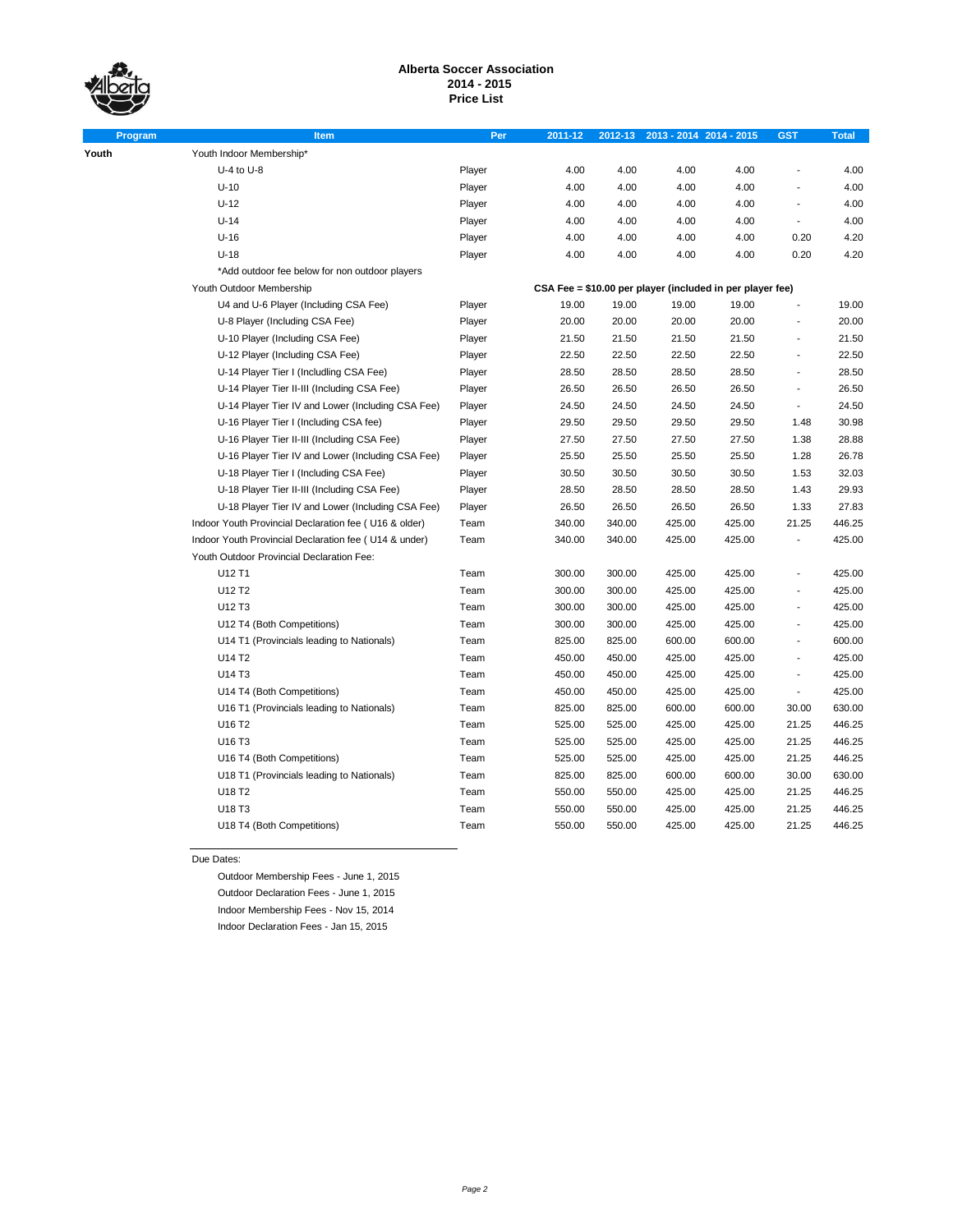

# **Alberta Soccer Association 2014 - 2015 Price List**

| Program | <b>Item</b>                                       | Per                | 2011-12                                                   |                | 2012-13 2013 - 2014 2014 - 2015                           |          | <b>GST</b> | <b>Total</b> |
|---------|---------------------------------------------------|--------------------|-----------------------------------------------------------|----------------|-----------------------------------------------------------|----------|------------|--------------|
|         |                                                   |                    |                                                           |                |                                                           |          |            |              |
| Senior  | Senior Indoor Membership:                         |                    |                                                           |                |                                                           |          |            |              |
|         | New Senior Team Membership Fee                    | Team               | 425.00                                                    | 425.00         | 425.00                                                    | 425.00   | 21.25      | 446.25       |
|         | Senior Indoor Membership Fee*                     | Player             | 4.00                                                      | 4.00           | 4.00                                                      | 4.00     | 0.20       | 4.20         |
|         | *Add outdoor fee below for non outdoor players    | Player             |                                                           |                |                                                           |          |            |              |
|         | Senior Outdoor Membership (Open Age)              |                    | CSA Fee = \$10.00 per player (included in per player fee) |                |                                                           |          |            |              |
|         | AMSL / Premier (including CSA Fee)                | Player             | 30.50                                                     | 30.50          | 30.50                                                     | 30.50    | 1.53       | 32.03        |
|         | Tier I -III (Including CSA Fee)                   | Player             | 28.50                                                     | 28.50          | 28.50                                                     | 28.50    | 1.43       | 29.93        |
|         | Recreational - Non-Provincial (Including CSA Fee) | Player             | 26.50                                                     | 26.50          | 26.50                                                     | 26.50    | 1.33       | 27.83        |
|         | Senior Outdoor Membership (Masters / Classics)    |                    |                                                           |                | CSA Fee = \$10.00 per player (included in per player fee) |          |            |              |
|         | Major / Premier (including CSA Fee)               | Player             | 30.50                                                     | 30.50          | 30.50                                                     | 30.50    | 1.53       | 32.03        |
|         | Tier I - III (Including CSA Fee)                  | Player             | 28.50                                                     | 28.50          | 28.50                                                     | 28.50    | 1.43       | 29.93        |
|         | Recreational - Non-Provincial (Including CSA Fee) | Player             | 26.50                                                     | 26.50          | 26.50                                                     | 26.50    | 1.33       | 27.83        |
|         | Indoor Senior Declaration Fee                     | Team               | 340.00                                                    | 340.00         | 425.00                                                    | 425.00   | 21.25      | 446.25       |
|         | Senior Outdoor Declaration Fee:                   |                    |                                                           |                |                                                           |          |            |              |
|         | Challenge / Jubilee / Masters - Classics Tier 1   | Team               | 895.00                                                    | 895.00         | 600.00                                                    | 600.00   | 30.00      | 630.00       |
|         | Outdoor                                           | Team               | 795.00                                                    | 795.00         | 500.00                                                    | 500.00   | 25.00      | 525.00       |
|         | AMSL Men                                          | Team               | 2,500.00                                                  | 2,500.00       | 2,500.00                                                  | 2,500.00 | 125.00     | 2,625.00     |
|         | <b>AMSL Women</b>                                 | Team               | 2,500.00                                                  | 2,500.00       | 2,500.00                                                  | 2,500.00 | 125.00     | 2,625.00     |
|         | * Assumes Player was on an outdoor team same year |                    |                                                           |                |                                                           |          |            |              |
|         |                                                   |                    |                                                           |                |                                                           |          |            |              |
|         | Due Dates:                                        |                    |                                                           |                |                                                           |          |            |              |
|         | Outdoor Membership Fees - June 1, 2015            |                    |                                                           |                |                                                           |          |            |              |
|         | Outdoor Declaration Fees - June 1, 2015           |                    |                                                           |                |                                                           |          |            |              |
|         | Indoor Membership Fees - Nov 15, 2014             |                    |                                                           |                |                                                           |          |            |              |
|         | Indoor Declaration Fees - Jan 1, 2015             |                    |                                                           |                |                                                           |          |            |              |
| Coach   | Coaching Membership                               | All Team Officials | 3.00                                                      | 3.00           | 3.00                                                      | 3.00     | 0.15       | 3.15         |
|         | N.C.C.P Coaching Clinics:                         |                    |                                                           |                |                                                           |          |            |              |
|         | Active Start (Minimum 12 Participants)            | Participant        |                                                           | 15.00          | 20.00                                                     | 20.00    | 1.00       | 21.00        |
|         | Fundamentals (Minimum 12 Participants)            | Participant        |                                                           | 55.00          | 30.00                                                     | 30.00    | 1.50       | 31.50        |
|         | Learning To Train (Minimum 12 Participants)       | Participant        |                                                           | 100.00         | 50.00                                                     | 50.00    | 2.50       | 52.50        |
|         | Soccer for Life (Minimum 12 Participants)         | Participant        |                                                           | 100.00         | 50.00                                                     | 50.00    | 2.50       | 52.50        |
|         | Pre-B License Part 1 & 2                          | Participant        |                                                           | $\overline{a}$ | $\overline{\phantom{a}}$                                  | 350.00   | 17.50      | 367.50       |
|         | Pre-B License Part 2                              | Participant        |                                                           | $\blacksquare$ | $\overline{\phantom{a}}$                                  | 175.00   | 8.75       | 183.75       |
|         | <b>B License Program</b>                          | Participant        | 475.00                                                    | 475.00         | 475.00                                                    | 400.00   | 20.00      | 420.00       |
|         | <b>B License Re-Assessment</b>                    | Participant        |                                                           |                | $\blacksquare$                                            | 175.00   | 8.75       | 183.75       |
|         |                                                   |                    |                                                           |                |                                                           |          |            |              |